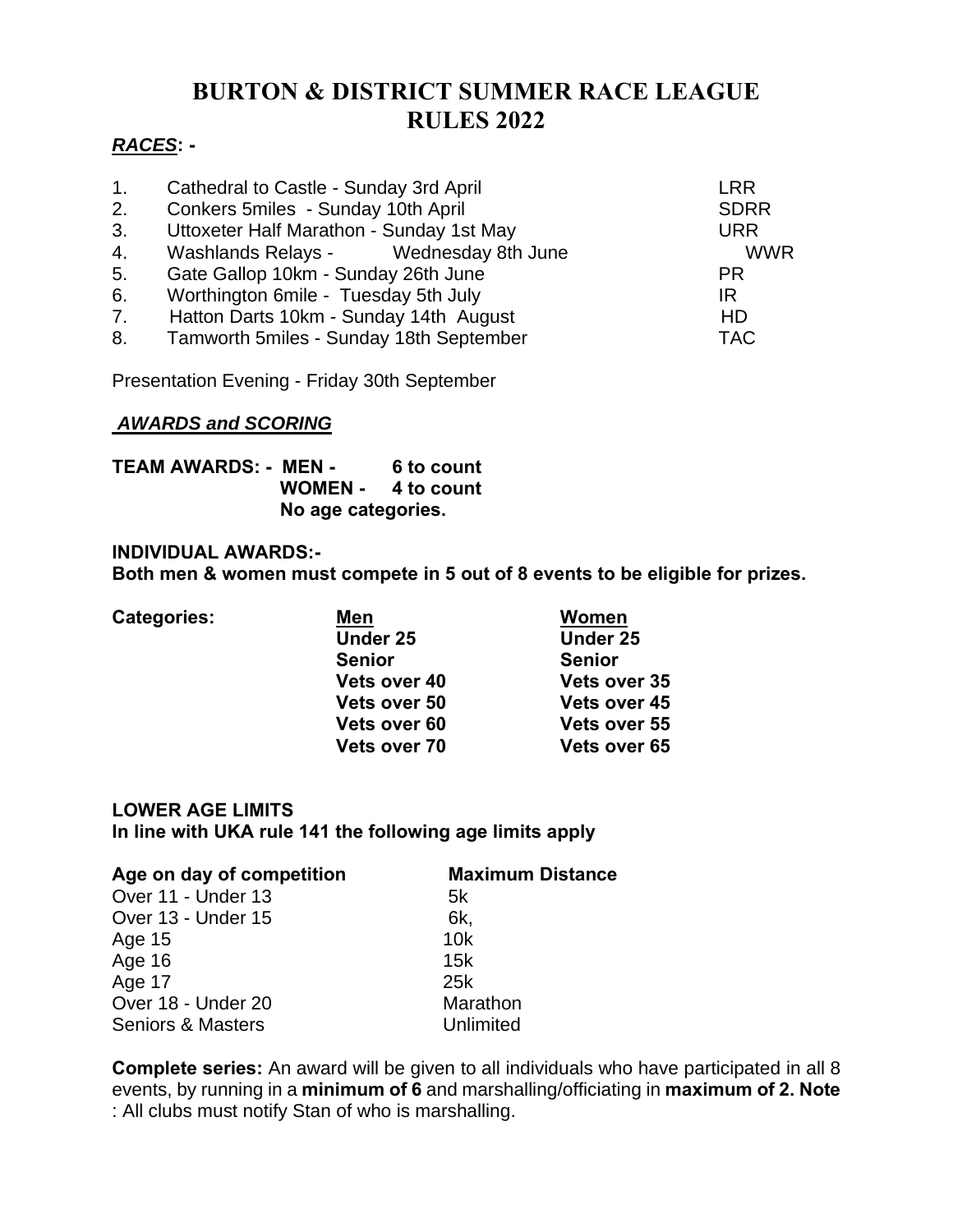An additional award will be given to the overall male and female winner from those who have competed in all 8 races.

**Over all Prize:** An award to be given to overall winner for lady and man, irrespective of age category. Prize for that age category still applies.

## **SCORING**

For 7 races standard positional scoring will apply. For the relay race the times of individual runs (the fastest if more than one leg is run) will be tabulated to the form of a normal race. If no club runners enter a race no team league points can be gained for that club.

Teams of less than four women or six men can have last place counting  $+1$  in the **combined** men and women race.

In case of a tie, head to head first then continuous count back to one.

### **RESULTS**

The league results will be taken directly off the official race results. Therefore if a club runner enters as an unattached runner; they will **not count for their club.**

**All finish times will be based on gun time (irrespective of whether the race has chip timing)**

### **PRESENTATIONS**

Presentations will take place at the presentation evening, date as listed above.

#### **CLUB MEMBERS**

All clubs will provide Stan with a list of their member's names and ages prior to the first event in the race series **(and at the latest by Sunday 20th March 2022)**

All existing club runners and new club runners who wish to be included in a club team **must** wear a club vest for all races within the series.

All runners must represent their first claim club, however a second claim runner can compete, if their first claim team is not taking part in the league.

Stan should be advised minimum of 24 hours before any event of a new member, (preferably by the team manager), who will then be included in the provisional results.

If for whatever reason a 'new' club runner appears on the race results, but Stan has not been made aware, they will not count in the provisional results. However Stan will flag up their name/names to the relevant club, who then have 7 clear days from issue of the request to confirm their membership. If this does not occur they will not be listed in the official results.

#### **Published final results produced by Stan based on the Burton and District Summer League rules are not subject to change.**

Failure to do any of the above will render that runner ineligible to score for the team. Burton and District Summer Leagues Committee decision on any matters relating to the above are final.

A team manager will be appointed by each club, for each race, who on the day of the race takes responsibility for any issues, concerning club member's etc. These managers must identify themselves and report to Stan over any matters raised.